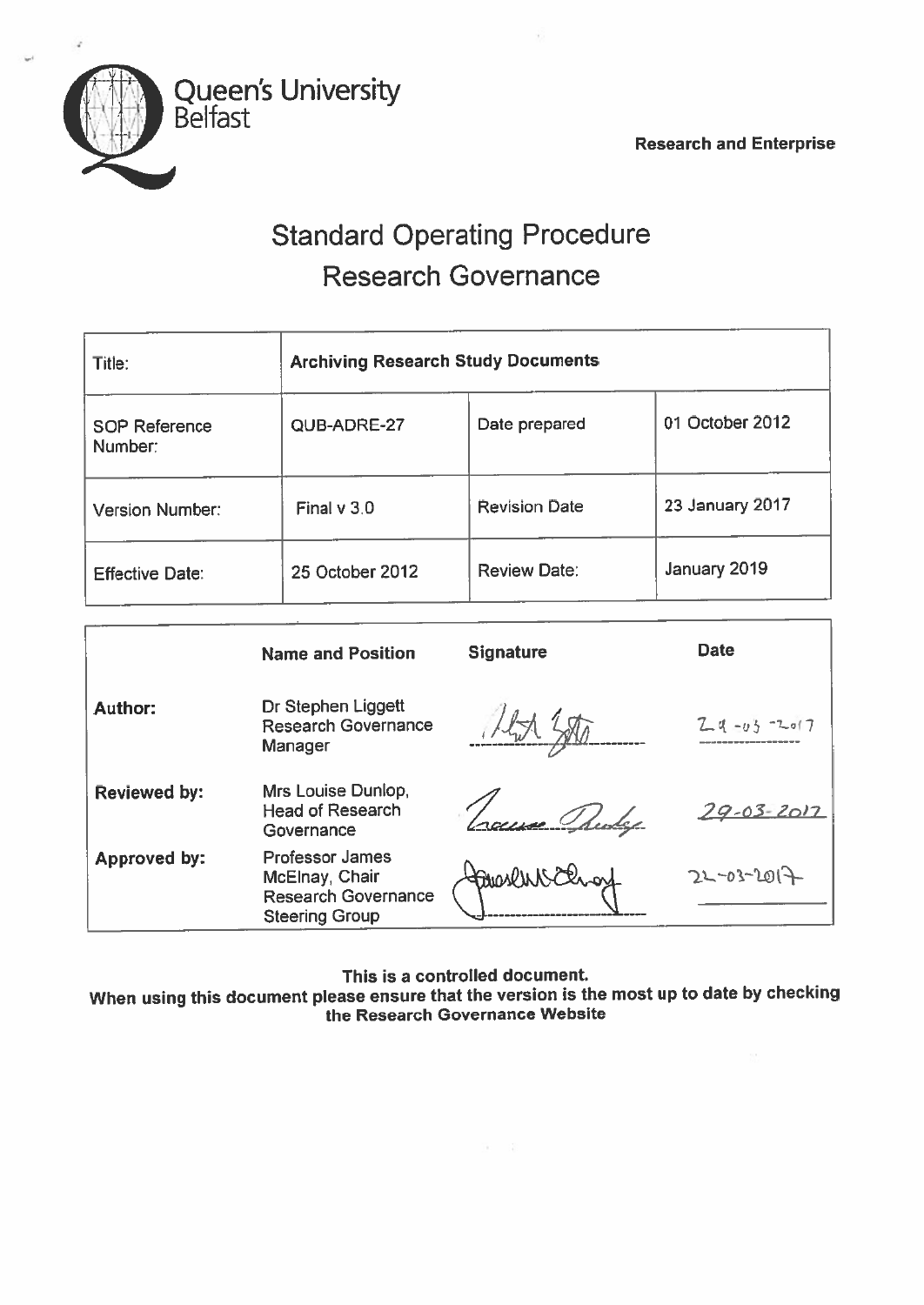### Do Not Copy

## Revision Log

| <b>Previous Version</b> | Date of             | Reason for             | New Version Number |
|-------------------------|---------------------|------------------------|--------------------|
| number                  | Review/Modification | Review/Modification    |                    |
| v1.0                    | 06/10/2014          | <b>Periodic Review</b> | V <sub>2.0</sub>   |
| V <sub>2.0</sub>        | , 23 January 2017   | <b>Periodic Review</b> | $\vee$ 3.0         |

- 23

 $\rightarrow$ 

 $\bar{A}$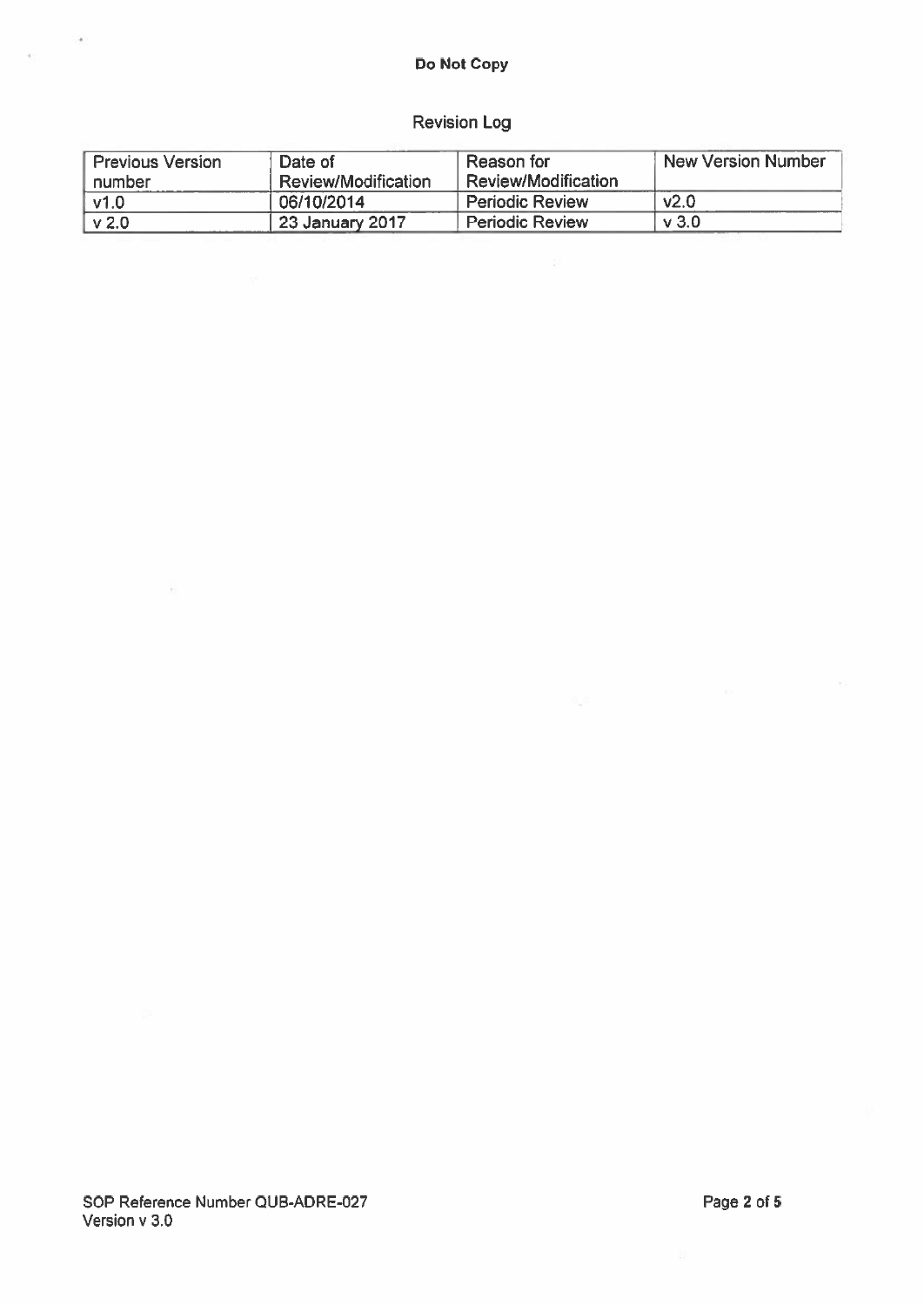#### 1. Purpose

This procedure is to ensure that when the University has acted as Sponsor, study files generated during non-CTIMP research studies are archived in <sup>a</sup> standardised manner. It is important to recognise that the archival process should comply with relevant legislation and University Policies.

#### 2. Introduction

A structured archival process is necessary for study files generated for <sup>a</sup> research study. There are also legislative and regulatory responsibilities regarding the archival of study files should the need arise to review <sup>a</sup> study within <sup>a</sup> reasonable or contractually defined time limit. Funders often dictate in <sup>a</sup> research agreemen<sup>t</sup> the retention time of study data and materials, The information contained within the files may be of <sup>a</sup> sensitive nature and it is of reputational importance to the University to ensure that this information is manage<sup>d</sup> in <sup>a</sup> professional manner.

In the event of <sup>a</sup> plagiarism allegation, it is essential that study files have been retained in accordance with the principles of this SOP. The ability to produce the 'original' research and related essential documentation is often the best defence against this assertion.

#### 3. Scope

This SOP applies to the study files generated for non-CTIMP research studies were the University has acted as sponsor. These files are sometimes termed the Trial Master File and should be organised in accordance with the relevant University SOP (QUB-ADRE-008). The archival of study files must be in an organised way that will permit the audit of such files.

#### 4. Responsibilities

The Chief Investigator (Cl) will be the designated archivist for the study and is responsible for the following activities:

- The archiving of all related paper and electronic documents once the study has ended;
- Control of access to the archived material;
- Ensure that the place of storage is fit for purpose;
- Ensure compliance with legislation and contractual obligations;
- On request, provide the archived study files to <sup>a</sup> relevant University/external auditor.

Documentation and materials held by <sup>a</sup> contractor must also be considered when archiving <sup>a</sup> study. All tasks can be delegated, but the Cl retains full accountability for the archival of the study in accordance with the principles of this SOP.

#### 5. Procedure

<sup>A</sup> study file should be archived when the End of Study Declaration and Study Summary has been submitted to ORECNI. The archival process will consist of the following steps:

- 1. The study shall be <sup>p</sup>hysically marked as closed and highlighted as requiring archival;
- 2. The University currently requires data to be held for 5 years, however some of the main funding bodies require a longer period of data retention as detailed in Table1: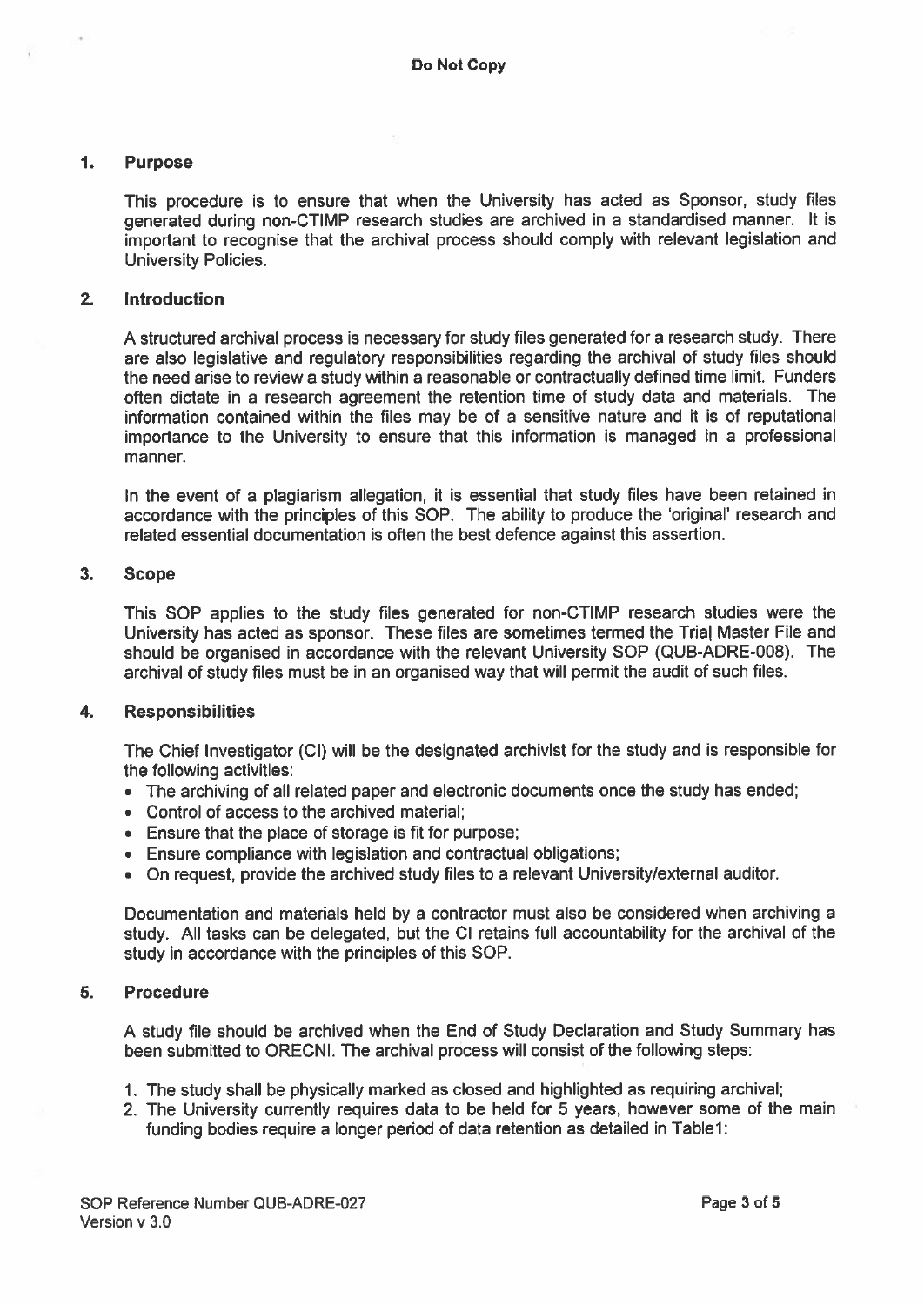| <b>Funder</b> | <b>Typical research data retention requirements</b> |  |  |
|---------------|-----------------------------------------------------|--|--|
| QUB           | Minimum 5 years                                     |  |  |
| <b>MRC</b>    | Minimum 10 years for basic research                 |  |  |
| <b>EPSRC</b>  | Minimum 10 years                                    |  |  |
| <b>CRUK</b>   | Minimum 5 years                                     |  |  |
| <b>NERC</b>   | Not stated                                          |  |  |

Table 1: Data retention requirements of major funders (Oct 2012)

- 3. It is also likely that the funder will have included contractual obligations regarding the publication and sharing of research data. The archival of the file must permit the Cl to comply with any such stipulations;
- 4. It is expected that the TMF should be archived in its entirety, but <sup>a</sup> checklist (QUB-ADRE 027 Appendix 1) should be used as <sup>a</sup> guide to the general elements that should be confirmed as present;
- 5. In general, the following aspects should be considered when archiving <sup>a</sup> study:
	- • Funding Award **reviews**
	- •Protocol
	- •**Amendments**
	- Approvals
	- Audit certificates
	- Participant information forms
	- •Consent forms
	- •IRAS application
	- •Advertisements
	- •Financial
	- •Study agreements
	- •Trust approval/correspondence
	- •Important correspondence
	- •Any adverse events or complaints
- letters/Peer Supporting lab/fieldwork documentation
	- •Completed consent forms
	- Cv's of study staff
	- Any reports relating to lab testing
	- •Supporting quality documentation
	- •Raw data
	- •Source forms
	- •Safety information
	- •Risk assessments
	- Annual reports
	- End of Study declarations
	- •Final report/summary reports
	- Publications
- 6. All electronic files will also be moved into an electronic archive. The archive folder will be password protected and access should be restricted;
- 7. Once the tasks detailed on the checklist are complete the CI should sign and place at the front of the file;
- 8. A copy of the checklist should be retained by the Cl;
- 9. Some funders may have defined standards for this process in excess of is the requirements detailed in this procedure. These must be complied with.

#### 6. References

None

7. Appendices

Appendix 1-Archival Checklist (QUB-ADRE-027-Appendixl)